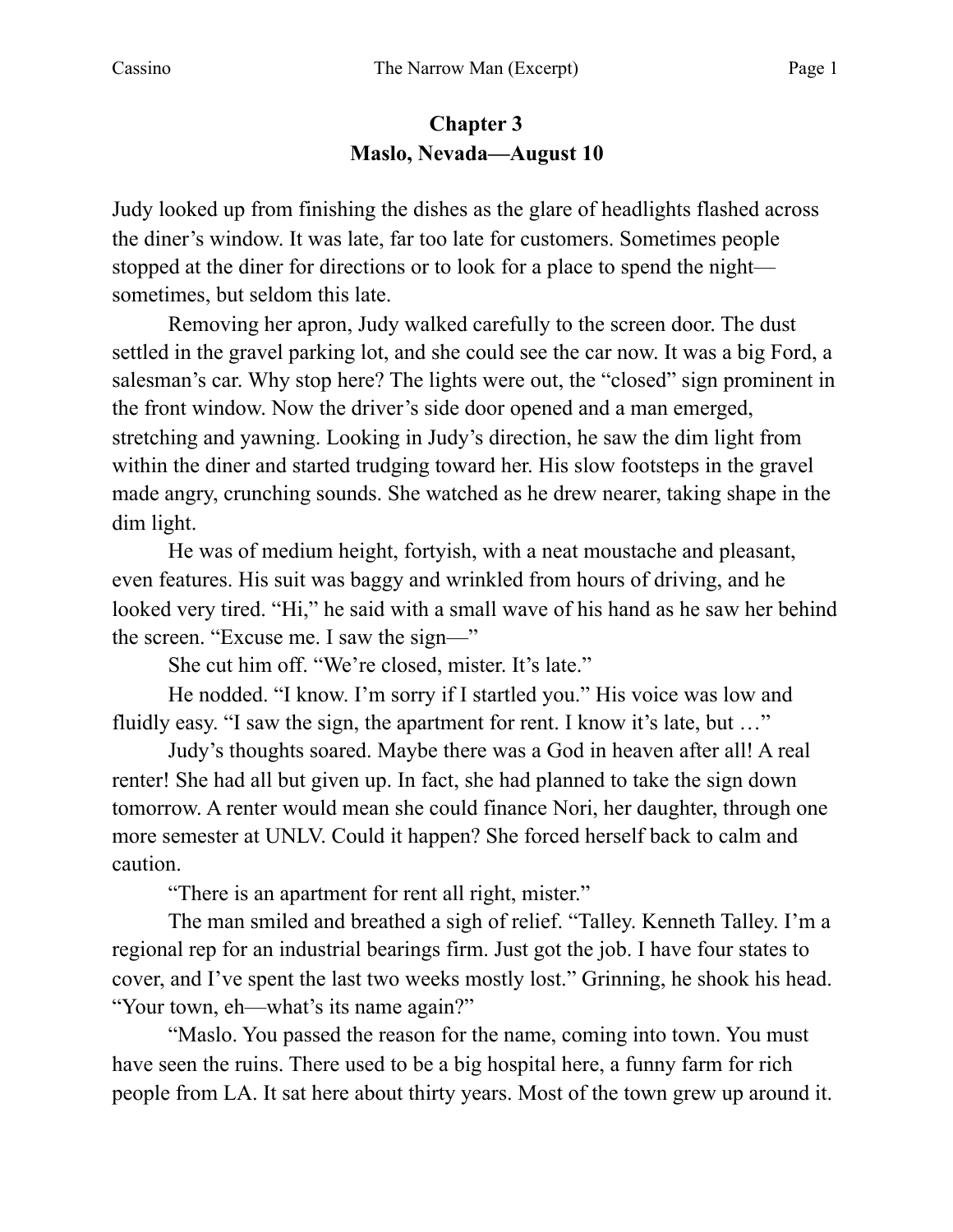About ten years ago there was some kind of scandal and then a fire. Still, the name stuck. Some of the people did too."

"Yeah. Maslo. Anyhow, Maslo is just about centered on most of my accounts. So I thought, *Why not rent something here?* and then I saw your sign. I know it's late, and I'll come back tomorrow if you'd rather, but I'd really like to see the place."

"Gee, I don't know, Mr. Talley. Look at the time."

"Look, Mrs.—what did you say your name was?" The smile was broader now.

She hadn't said, but that was all right. "Judy Carnover," she answered simply.

"Well, Mrs. Carnover, if I like the place, I'll take it tonight. Believe me, I need somewhere to rest in a hurry. I can pay you right now."

She shook her head. "I couldn't let you in until the check cleared."

He held up his hand in peace. "I know that, Mrs. Carnover, but surely you'd take cash." Pulling a wallet from his jacket, he revealed a neat stack of twenty- and fifty-dollar bills. "There should be plenty here for the first and last month's deposit. What do you say?"

What could she say, indeed! Judy's mind raced. The place would go for \$275. With an extra \$550 in cash, she could wire Nori enough money to cover registration tomorrow, just in time.

Nodding her head, she carefully unlatched the diner's screen door. "Okay, Mr. Talley."

"Call me Ken."

"Okay then, Ken. The place is here, in the back. Not much of a view, but then there's not much to see, except the desert." She led him behind the diner to what appeared to be a large barn or garage.

"I like the desert. Always have," the man said. Now they were climbing a wide wooden stairway built into the barn's wall. She looked back. "Not afraid of heights are you, Ken?"

"No, ma'am." He chuckled. "Just big holes."

She laughed back. "Well, here we are. Before we go in, here's the rules. Payment first of the month, no excuses. The place is furnished, but if you put your own stuff in we'll help you move ours out. You can use the garage downstairs. I'll give you a key for that too. Rent includes water; you pay your own electric. I'll call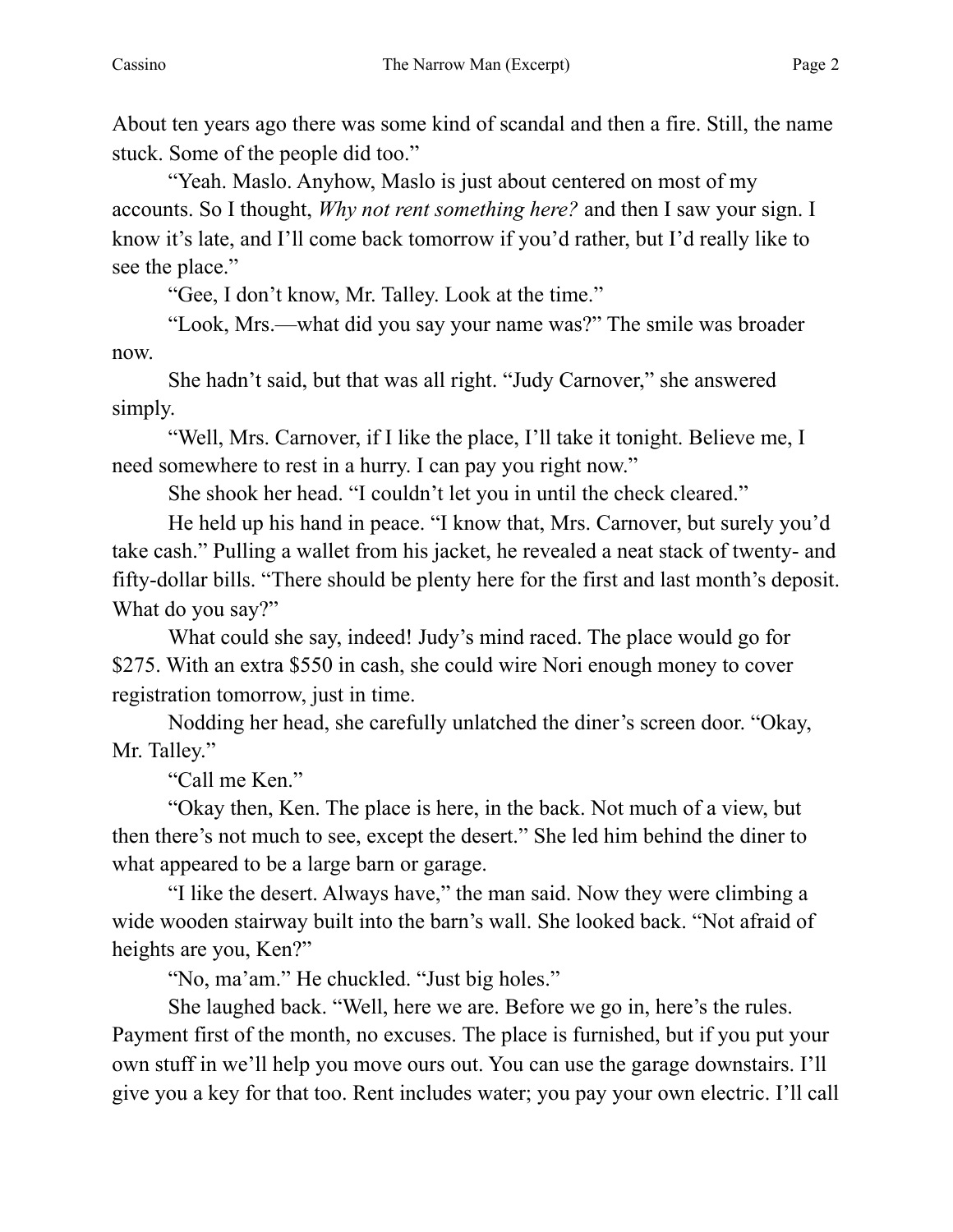in the morning and set it up. I keep a key. If I come in and find the place trashed, you're out. No arguments. You can eat at the diner at a discount. Any questions?"

"No, ma'am. It all sounds fair to me."

She smiled again as she worked the lock to open the door. Maybe this would work. As the door swung open, she ushered him in and turned on the light. The subdued glow from a table lamp revealed a large room, simply furnished with a couch and two easy chairs. The wood floor was partially hidden by a worn area rug. A small breakfast table and three chairs fronted what was obviously the kitchen, near a window that looked out over the mesa behind. A dark hallway led to the bath and bedrooms.

"It's not the Ritz by any means, but it's clean. Bedrooms are down the hall. Take a look for yourself. The bedding's been changed weekly, so it's not dusty. If you put it out, I'll run it with my wash. Bathroom's on the right."

Judy watched and then listened as the salesman disappeared from sight, the sound of his footsteps tracing his progress down the hall. For ageless seconds there was no sound at all, and then she heard the hurry of his returning to the living room. He emerged from the hall with a broad smile on his face.

"It's just what I need," he announced. "I'll take it. If you'll get a receipt, I'll pay you right now."

Judy nodded dumbly, overcome with relief she tried unsuccessfully to mask. "I'll bring it by with the lease tomorrow, ah, Ken. I know you'll like it here."

He shook her hand firmly as he handed her the cash. "I know I will, Mrs. Carnover. This place is exactly what I wanted."

For several minutes after his new landlady left, Karl Thibault stood motionless in the center of his newly rented living room. He was tired, having put more than six hundred hard miles on his car since morning, but his elation overcame all fatigue.

Ken Talley. Not much of a name, but close enough to his own that he would quickly learn to react to it—another detail he had given much thought. Details could sometimes make the difference between a failed plan and one that worked. He surveyed his new home with grim satisfaction. Now he had a base of operations. Now the most important part of his plan could begin.

He sprang down the steps, sprinted to his car, and then drove it to the base of the garage apartment's stairway. Moving more slowly, he carried his suitcase and shaving kit up the steps and into his rooms. Suddenly weary again, he quickly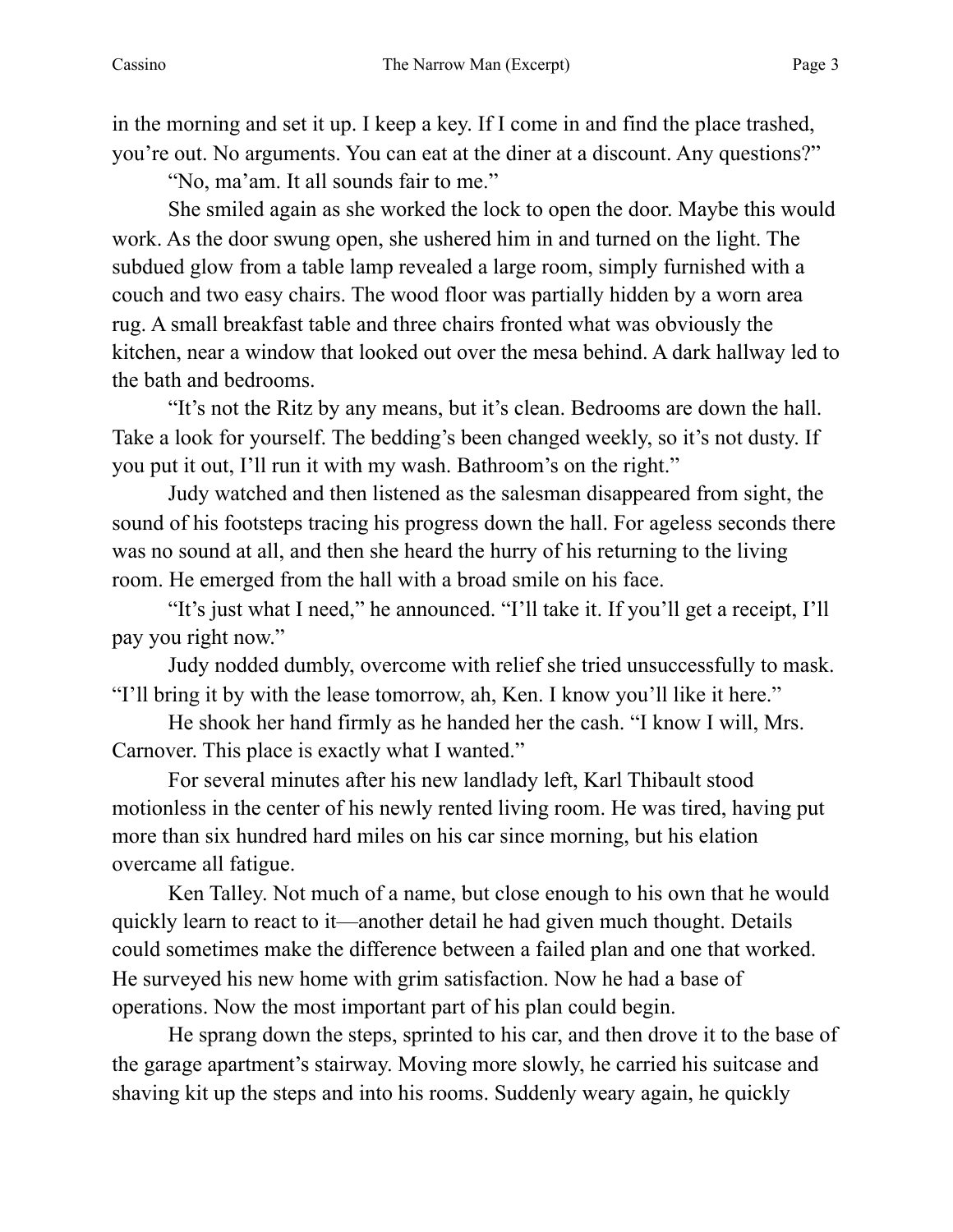stripped to his underwear, brushed his teeth, and settled into the stiff white sheets of one of the single beds in the room across the hall from the small bathroom. A shower could wait until morning, he decided. Almost as soon as his head hit the slightly gritty feather pillow, he slept.

Sometime during the night, he dreamed. In many ways, Karl's dreams had redefined his life. For these were not the random images of a brain reordering its memories, preparing for a new day. Instead, Karl's dreams were visions of the grotesque sickness he harbored.

He had first become aware of the dreams seven years ago, two years before he committed the crime that sent him to Benniston (although Marianne later testified that his sleep had been disturbed for as long as she had known him). At first there was only one, which repeated itself several times a week. After a while there were more, and they crowded into his mind every night.

Finally, even consciousness could not keep them at bay. The sight of a certain type of tree, military trucks going the other way, sunlight through a cloud, or any of a thousand things could send him spinning from concrete reality into a world of violence, fear, and confusion. He tried his best to keep track of the real world through this mist of chaos. At business meetings, he would give presentations while, in his mind, he cowered in what had to be a landing zone, waiting for the chopper that would never come, while unseen enemies prepared to rush him from the edges of a place he could never quite see. Reality was still there, but it was distant, as though he was viewing it through the wrong end of a telescope. His words rang hollow and senseless in his own ears. Only a tremendous force of will prevented him from crying out and running away forever.

A few times, some trigger careened him into this awful place while he was driving. Once, he had to endure the ignominy of an afternoon of blood, urine, and other tests, conducted by a highway patrol officer who was sure he was either drunk or on drugs. Badly frightened, he sought help from the Veterans Administration.

The VA shrugged collectively, offering therapy he didn't understand and drugs that he took mechanically. Almost every time he visited the local VA clinic to renew a prescription, the doctor he saw had changed, requiring Karl to recite his case history over and over until it became divorced from him, like a halfremembered religious litany mumbled in church. Tegretol, then Desipramine, then other medications whose names he couldn't remember—all prescribed by squads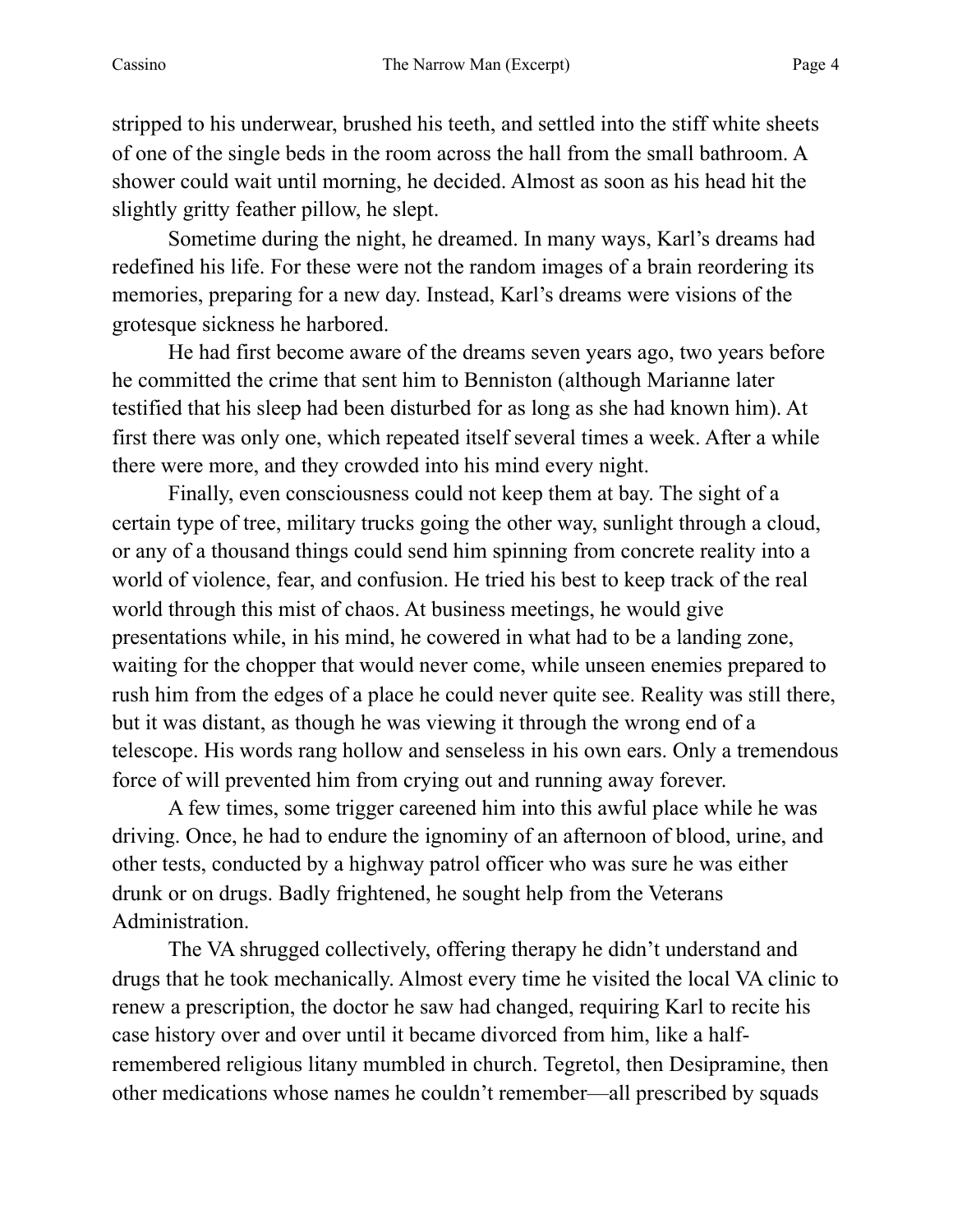of physicians who barely glanced at the notes of their predecessors. Eventually, the worst of his daytime horrors, his "intrusive thoughts" or flashbacks, were controlled by the drugs. The dreams were never curbed. Every night they eroded his will to fight them and every night his strength to resist was less until he finally gave in to the black release of madness that encompassed him still.

The dreams came in no particular order, and he didn't always have each one. Since his incarceration, he had almost begun to look forward to them. After all, they were the only part of his life that had not changed. Here was the first one, coalescing from the gray behind his eyes. Men from his unit in Vietnam—Easton, Henley, little Ky, and the others—sat before a pier. They were about to board a boat and cross the lake behind them, he was always sure, although no boat could be seen. The sky was a sullen expanse of gray: monsoon season. The men didn't move, didn't speak. Their ghastly wounds, still present from the last time he'd actually seen them, didn't bleed. They merely looked at him, timelessly. He often thought he could sense small movements, as if they beckoned him nearer. On other occasions, he was sure they were angry or happy.

Sometimes, he was able to move close enough to examine their faces intimately, but tonight he could not. He wished they would move or speak, even to curse or accuse him. In his soul, he knew they never would, not until death put him with them on that pier. Then they would all cross the awful lake together.

A second dream overlaid the first. He was above a clearing in a heavy forest, as though sitting on the branch of a tree. Below and in front of him, a friend stood smiling broadly, dressed in his best khakis—probably about to go on leave. The friend's identity changed from night to night. Sometimes, it wasn't a single person at all but a montage of people Karl had liked or respected. As he watched, tonight and every night, small bright yellow figures, no taller than dolls, crept from behind rocks and bushes to surround the man, who ignored them completely. Karl called out warnings that weren't heard. He tried to move from his perch but found himself paralyzed. He continued to watch helplessly while the industrious little men constructed ingenious ladders and ropes from vines and sticks and began climbing the man's legs. At last, Karl's friend noticed the creatures, but as always it was much too late. They had engulfed him to his waist, and now they pulled him to the ground and swarmed over him as he screamed and swatted at them ineffectually. Finally, the little men left to creep back to their hiding places behind the rocks and the trees, leaving only gleaming bones where Karl's friend had stood.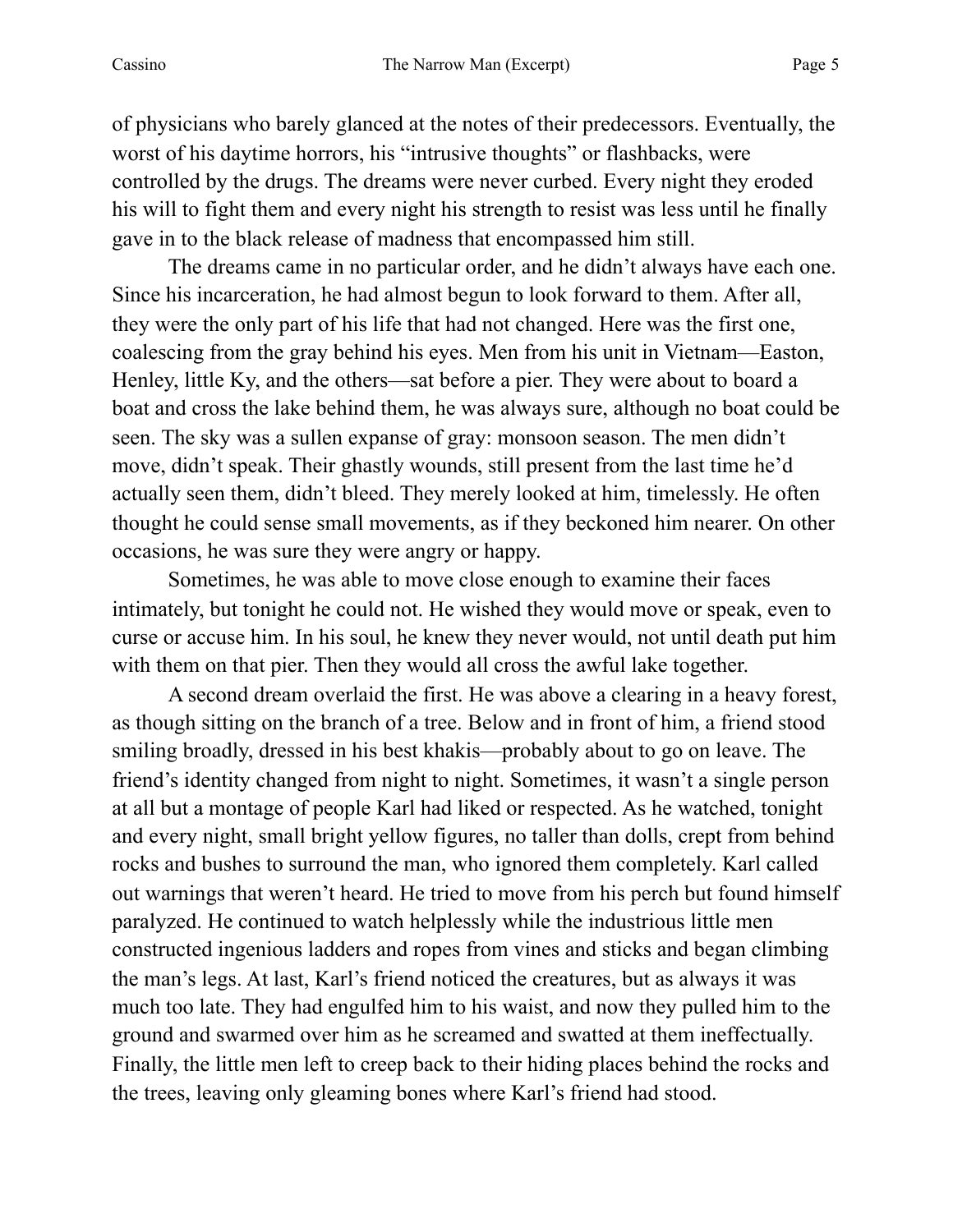Suddenly he was in that same glade, completely alone. There was no noise at all. That was a bad sign since it meant something large had scared the geckos away. With his back to the tree, Karl scanned the brush and the forest he could see. Behind a large tree in front of him, the barely visible silhouette of a man became apparent. He was almost completely hidden, but the edges of his cheek and shoulder were clearly visible. He was smoking one of those awful locally made copies of Galois cigarettes. Karl thought sometimes he could smell the greasy, smoky odor. He knew the man was a North Vietnamese soldier. He would move from hiding any moment, Karl was sure, along with the other enemy troops hidden nearby. They would take Karl prisoner and torture him horribly before killing him. This second of silence was utterly terrifying.

As he turned to run, Karl found himself in a helicopter. To his front, several men dropped through a large hatch to rappel to the ground. All the men, including Karl, were heavily armed and carried bulky packs, indicating a long mission. The ground below wasn't visible, but the sky was a sullen gray with tendrils of orange red, as though a fire were nearby. In the corner of the chopper's bay, a large goodnatured officer who looked to Karl a lot like John Goodman cheerfully urged the men on.

"Come on, men," the jolly major rumbled, "Got to move! Got to jump!" He turned to Karl with a wide smile on his friendly face and a gleam in his honest blue eyes. "Your turn, little buddy!" he said. "Come on now, got to jump!"

Karl was confused. "I don't know the mission, major," he said. "Where are we going?"

"On your mission, of course! The big one! The biggest mission you've ever had," the major replied with a deep chuckle. "Off you go, now! Everybody's out but you!"

To his own surprise, Karl started to cry. "Please don't make me go," he pleaded. "I'm so scared. I was always so scared, but I couldn't say it. I couldn't tell anybody …"

The laughing major stopped smiling and grabbed Karl's shoulders with his great big hands. Karl suddenly felt very cold.

"You people never understand," he said calmly as he forced Karl to the hatch. "You think these wars just go on and on by themselves." By now, Karl was at the hatch, grabbing and adjusting his line. "Nobody realizes," the major continued. "These things gotta be fed!"